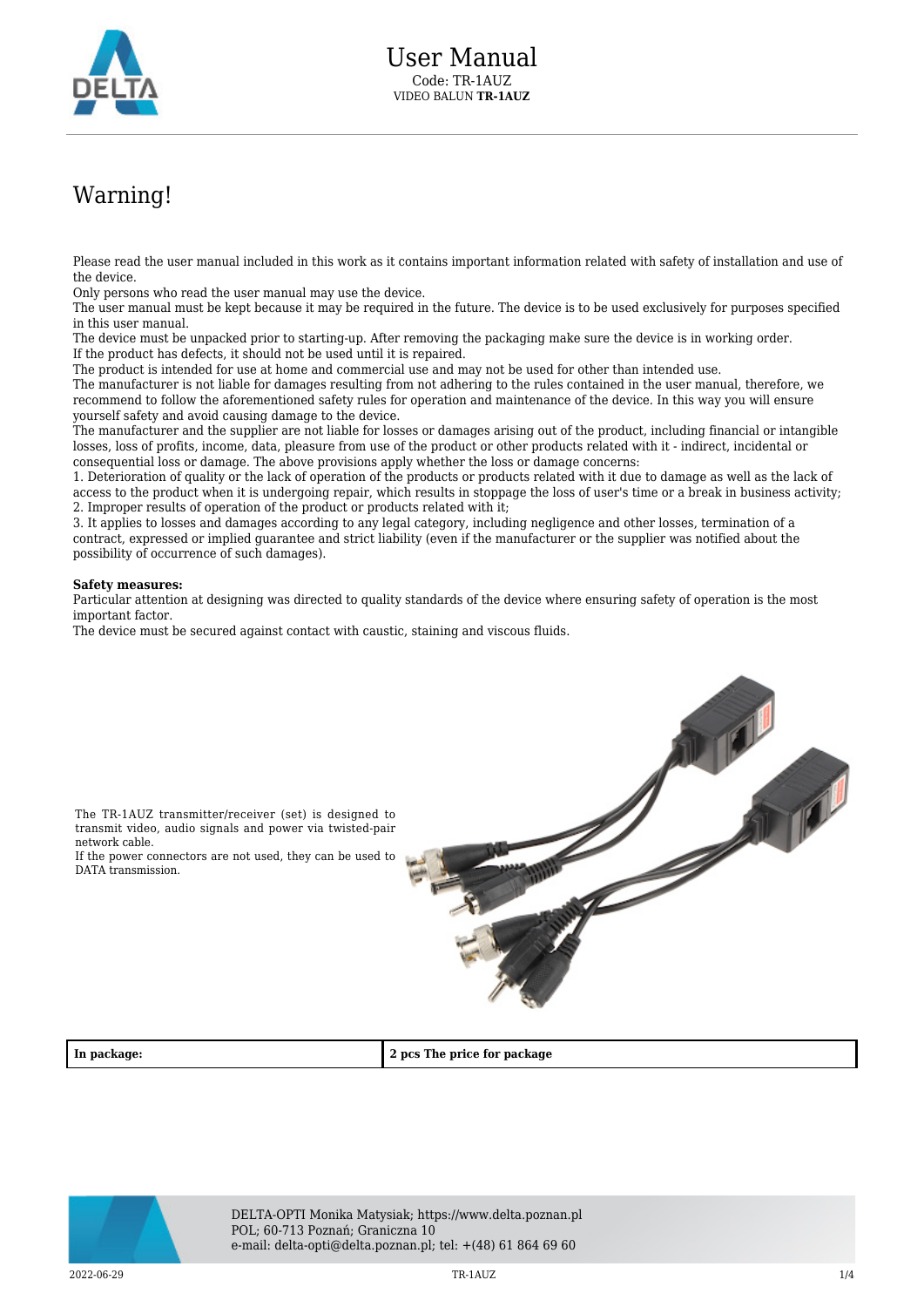

## User Manual Code: TR-1AUZ VIDEO BALUN **TR-1AUZ**

| Standard:                                       | $\bullet$ AHD - 8 Mpx,<br>• HD-CVI - 8 Mpx 4K UHD,<br>• HD-TVI - 8 Mpx 4K UHD,<br>• CVBS - PAL, NTSC                                       |
|-------------------------------------------------|--------------------------------------------------------------------------------------------------------------------------------------------|
| Audio transmission range:                       | 1200 m                                                                                                                                     |
| Device type:                                    | Passive                                                                                                                                    |
| Number of channels:                             | 1 Video,<br>1 AUDIO,<br>1 DC                                                                                                               |
| Coaxial socket voltage range $75\Omega$ (CVBS): | 1 Vpp                                                                                                                                      |
| Video transmission range:                       | $\bullet$ 250 m @ 720p - UTP cat. 5e<br>• 150 m @ 1080p - UTP cat. 5e<br>• 400 m @ CVBS - PAL/NTSC - UTP cat. 5e                           |
| Isolation between inputs:                       | > -50 dB Video / AUDIO                                                                                                                     |
| CMRR (dB @ 5MHz):                               | 50 dB                                                                                                                                      |
| Attenuation:                                    | • 4.43 MHz @ 0.54 dB<br>• 11 MHz @ 0.87 dB<br>• 21 MHz @ 1.18 dB<br>• 38 MHz @ 1.56 dB<br>$\cdot$ 42 MHz @ 1.65 dB<br>• 67.5 MHz @ 2.17 dB |
| Coaxial socket impedance:                       | $75 \Omega$ Video<br>$100 \Omega$ AUDIO                                                                                                    |
| Symmetrical socket impedance:                   | $100 \Omega$ Video<br>$100 \Omega$ AUDIO                                                                                                   |
| Audio input nominal level:                      | 1 Vpp                                                                                                                                      |
| Audio output nominal level:                     | 1 Vpp                                                                                                                                      |
| Connectors type:                                | <b>BNC Plug Video</b><br>CINCH Plug AUDIO<br>2.1 / 5.5 mm Plug DC<br>2.1 / 5.5 mm Socket DC                                                |
| Symmetrical socket type:                        | RJ-45 (8-pin, 4 pairs) Socket                                                                                                              |
| Permissible relative humidity:                  | < 95 %                                                                                                                                     |
| Operation temp:                                 | 0 °C  55 °C                                                                                                                                |
| Power supply distance:<br>Guarantee:            | • Power supply 12V DC<br>118 m @ 100 mA<br>79 m @ 150 mA<br>59 m @ 200 mA<br>47 m @ 250 mA<br>2 years                                      |
|                                                 |                                                                                                                                            |

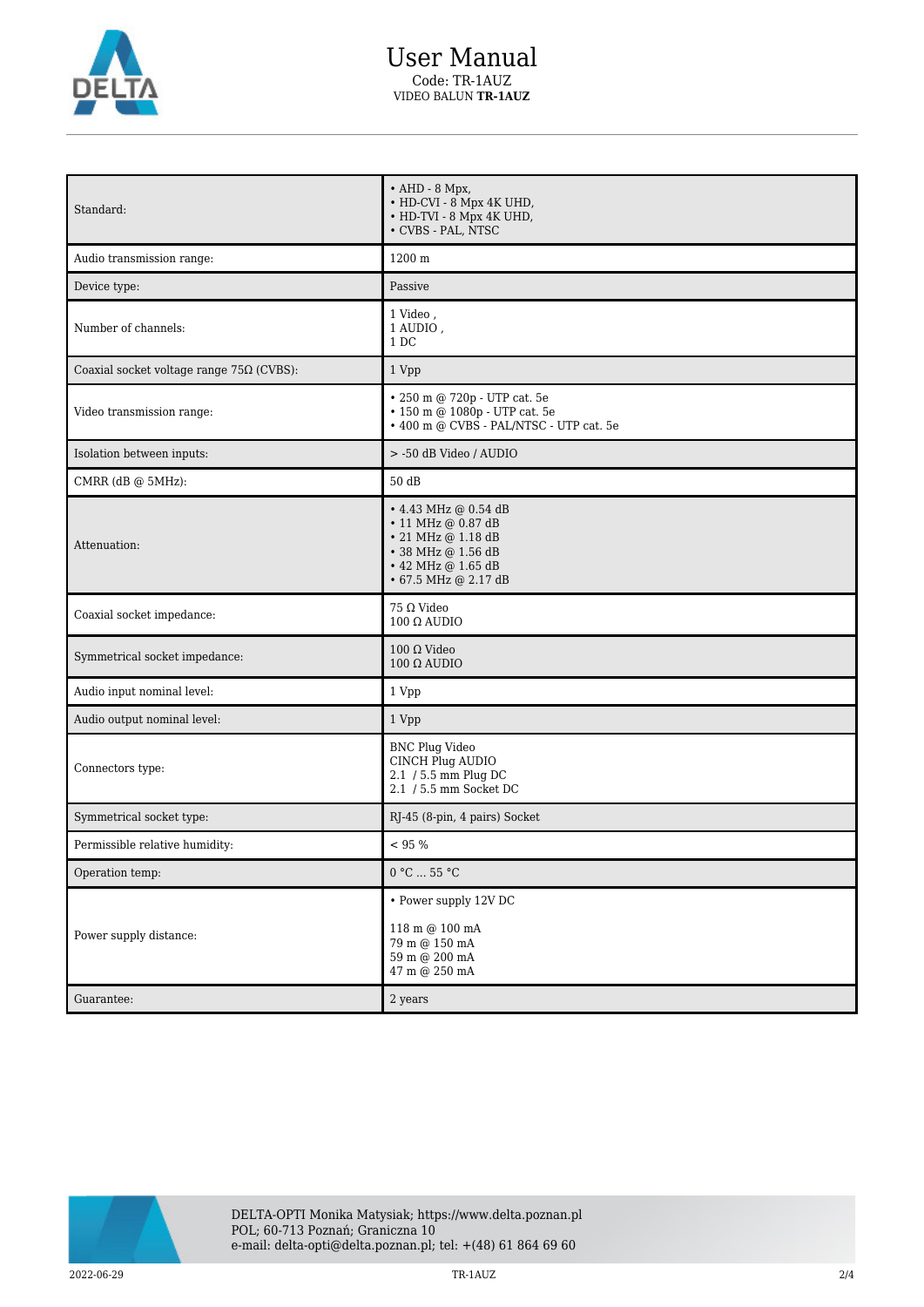



Connection diagram:



DELTA-OPTI Monika Matysiak; https://www.delta.poznan.pl POL; 60-713 Poznań; Graniczna 10 e-mail: delta-opti@delta.poznan.pl; tel: +(48) 61 864 69 60

 $2022$ -06-29  $3/4$